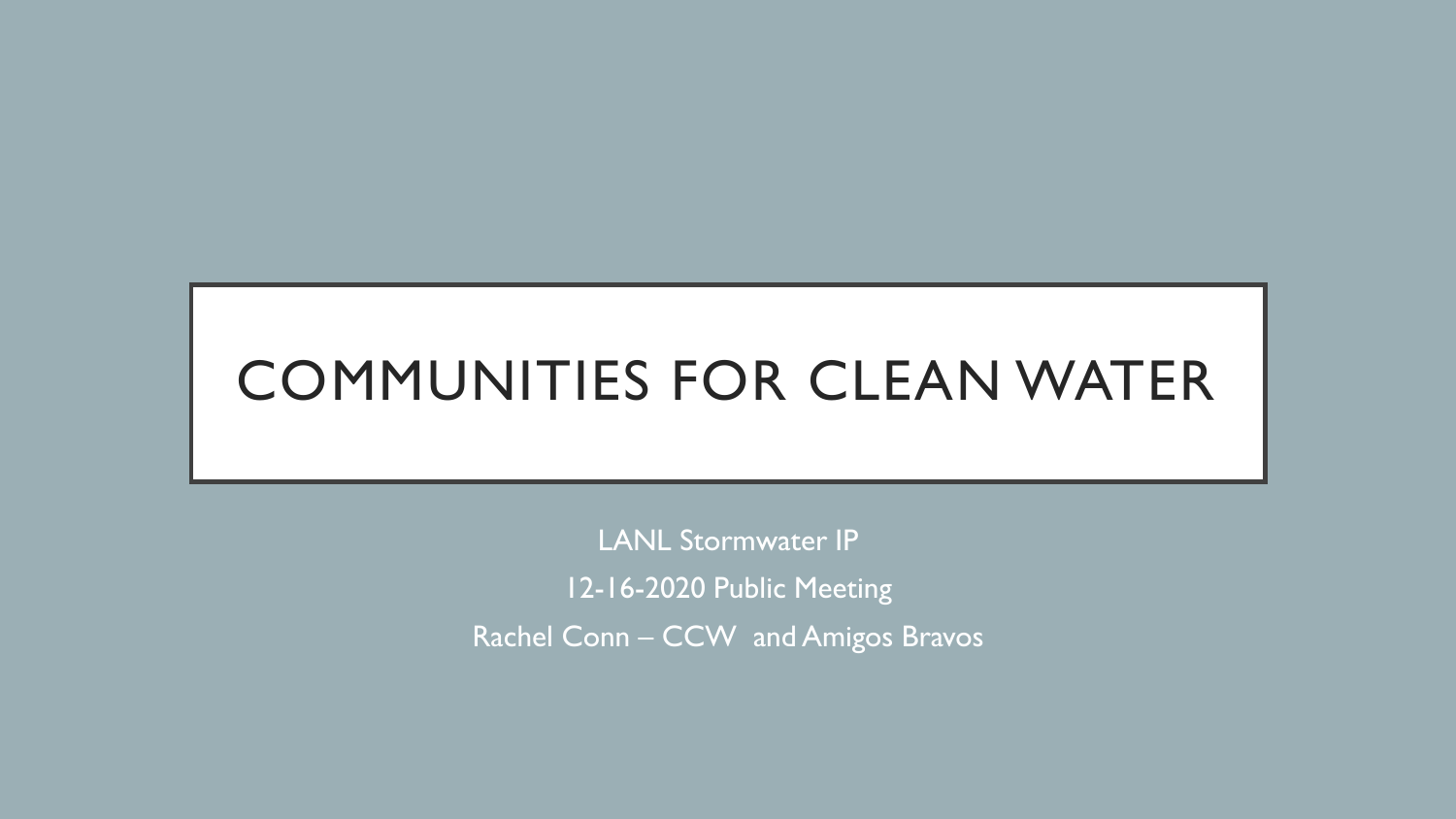#### CCW BLESSING

Everyone here walks, lives, and breathes within these sacred lands of Tewa Peoples. As we begin our activities, let us fully acknowledge where we are and give thanks for living mountains, valleys and waters, which sustain our lives and form Tewa ancestral homelands and those of land-based Peoples. Let us ground our activities in awareness of where we are and may the mannerism of Tewa Peoples enter our lives and fill us with gratitude, love, care, and respect for all that is shared between us and all beings.



2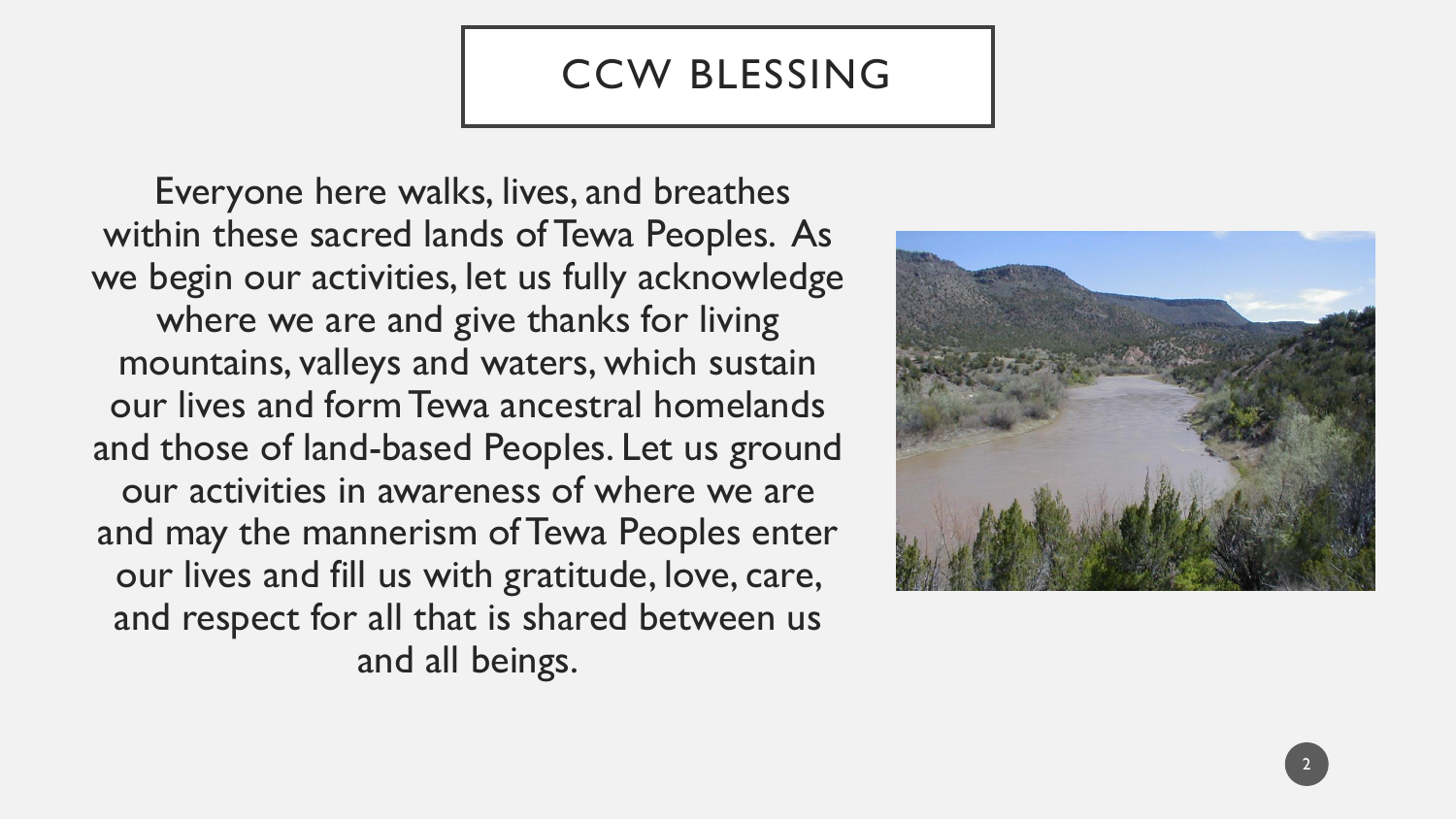#### ABOUT CCW

- Communities for Clean Water is a coalition of individuals and organizations rooted in a variety of traditions. Our growing coalition includes Tewa Women United, Concerned Citizens for Nuclear Safety (CCNS), Amigos Bravos, Honor Our Pueblo Existence (HOPE), the New Mexico Acequia Association, and the Partnership for Earth Spirituality.
- CCW's mission is to ensure that community waters impacted by Los Alamos National Laboratory (LANL) are kept safe for drinking, agriculture, sacred ceremonies, and a sustainable future.
- CCW member groups share in common an awareness that caring for clean water and the Rio Grande is a moral and ethical responsibility.



3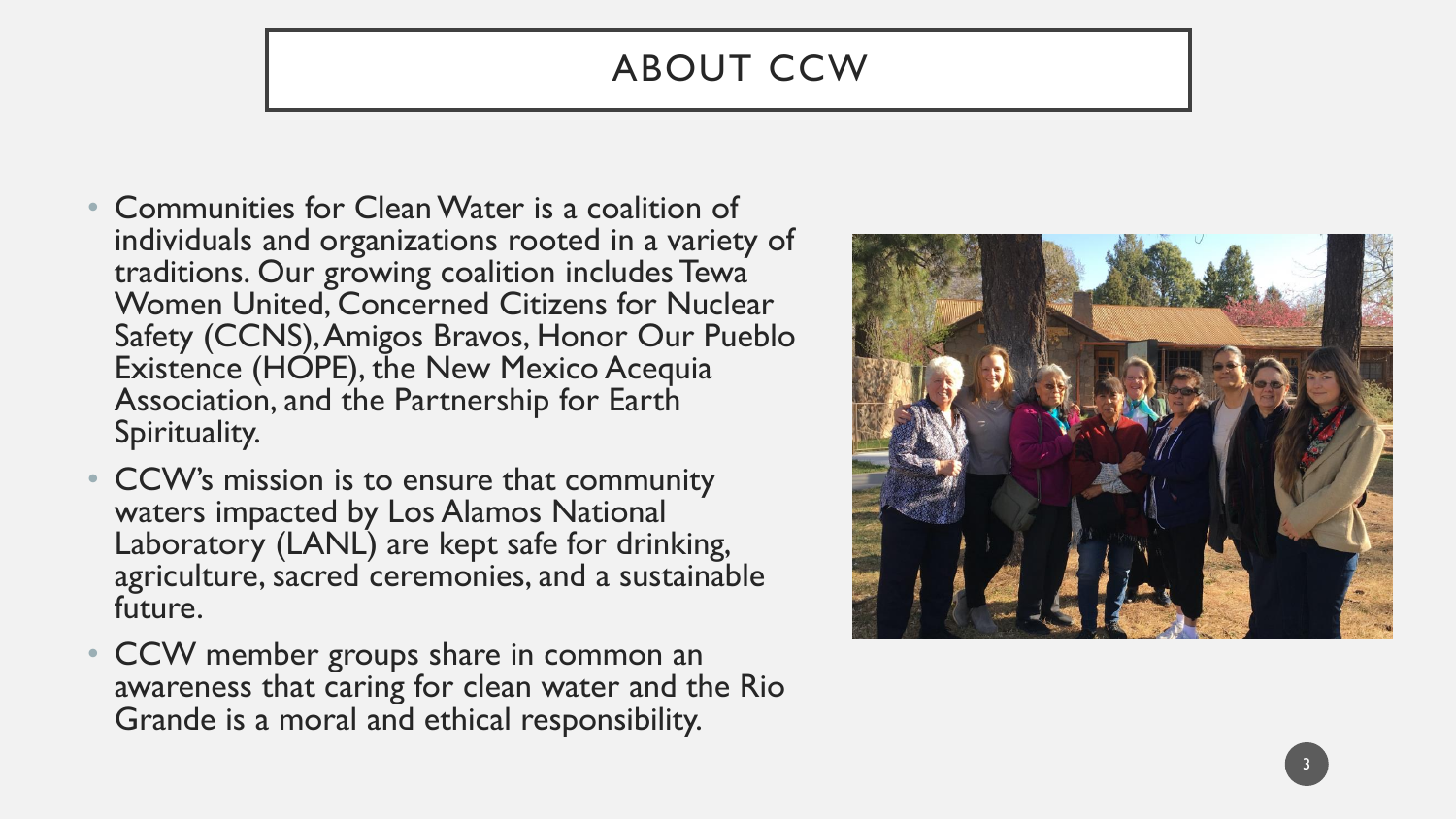#### STORMWATER RENEWAL PROCESS

- CCW remains committed to encouraging a permit that supports the following:
	- Construction of stormwater-quality control measures (BMPs) to mitigate the risk of polluted runoff leaving LANL property.
	- Ensuring long term stewardship & maintenance of controls.
	- Encouragement of treatment-oriented practices that go beyond retention.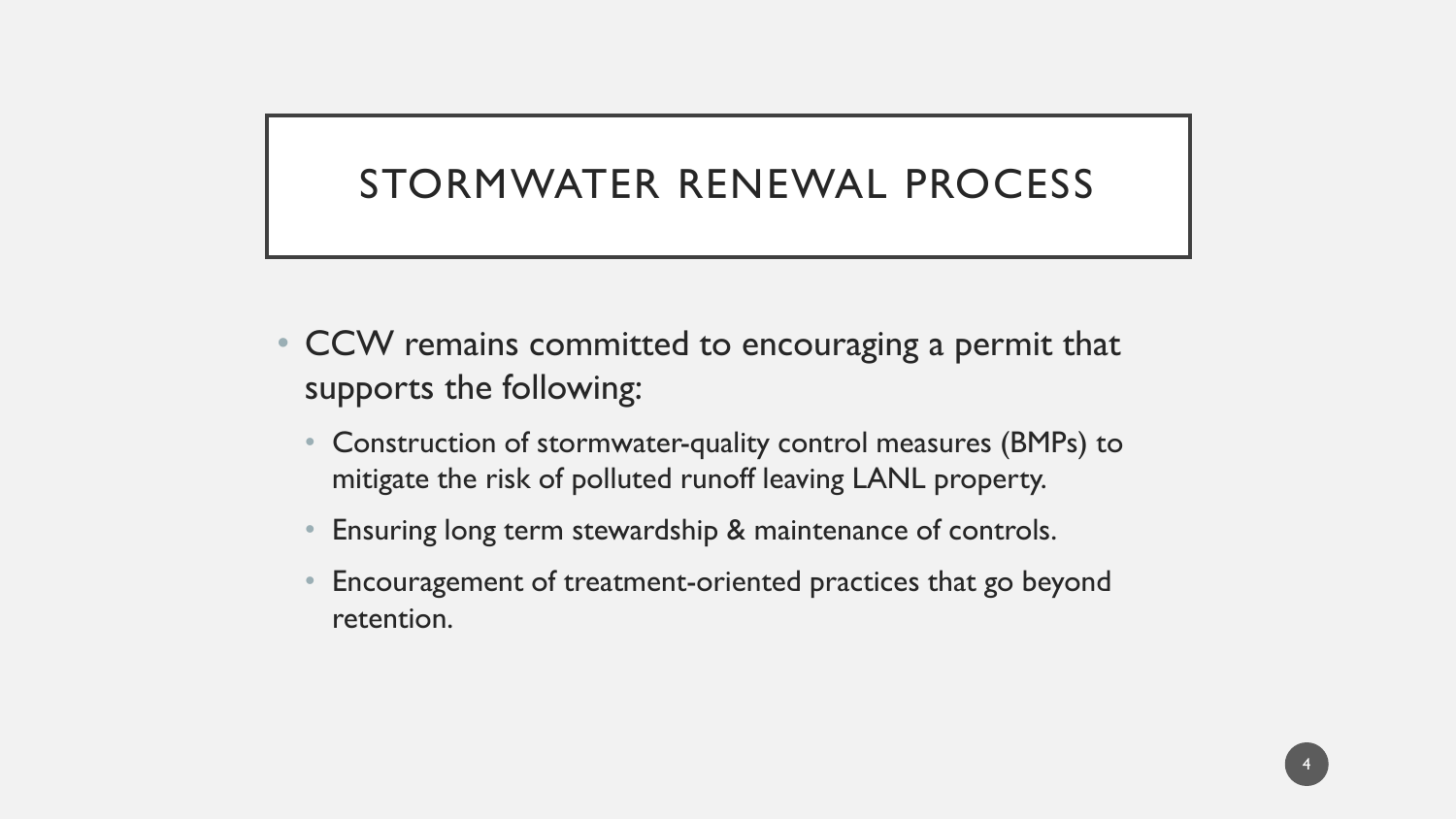

## Bioremediation as a Collaborative Solution for Environmental Health

With bioremediation – the use of living materials to remediate toxic pollutants – we look at the system as a whole and try to restore the balance of that system so that it is healthy, and the soil life can come back. Fungi work in partnership with many members of soil life: with bacteria, insects, and plants creating and closing nutrient cycles which lead to environment's recovery.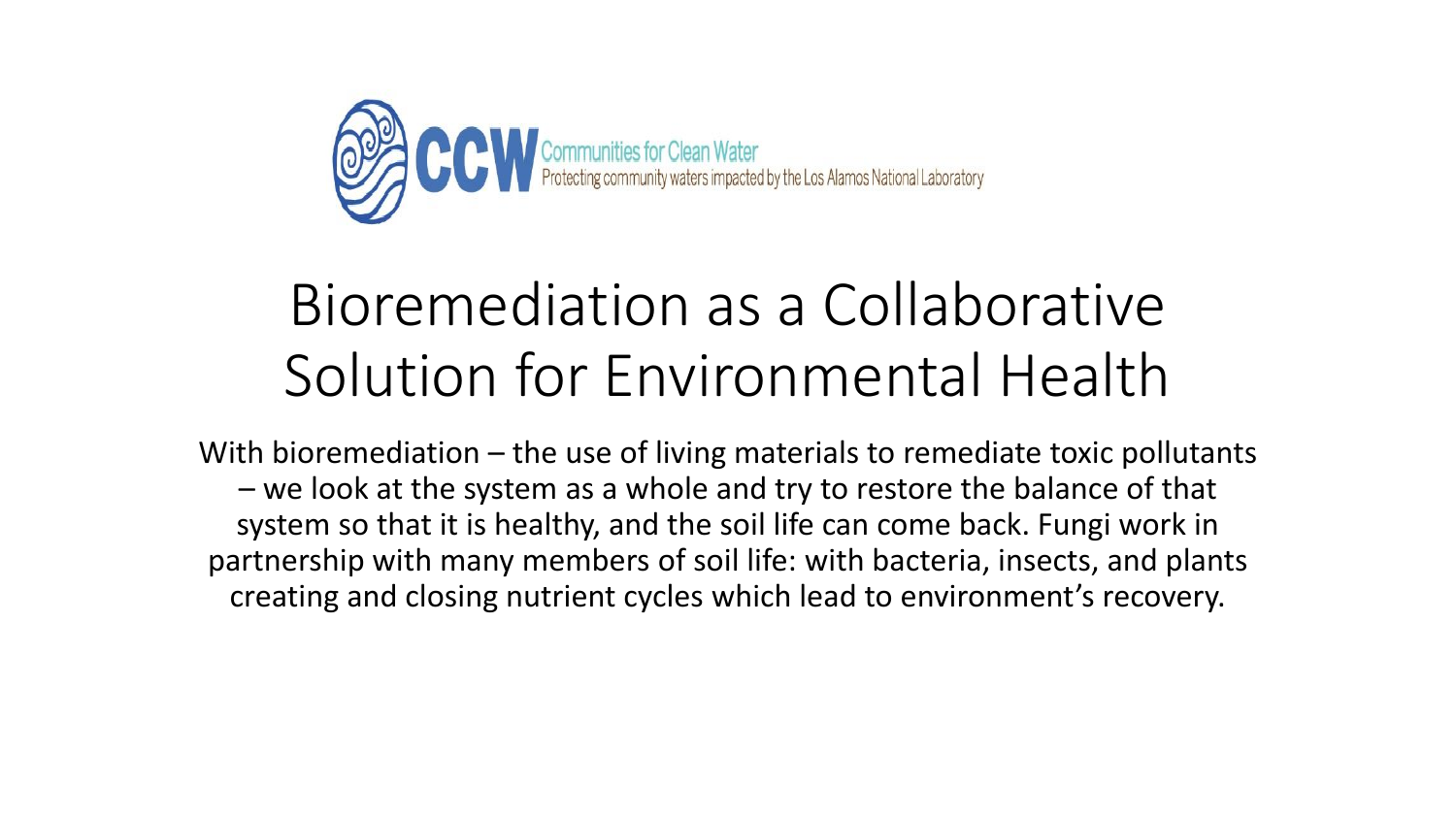## Forms of Remediation

- There are many forms of remediation. They involve supporting the optimal health of natural systems as a whole.
- Concerns of water as a needed element can be addressed through underground cisterns and water conservation through Indigenous dryland farming technologies.
- Three forms of bioremediation using mushrooms/fungi: Mycosorption, Translocation and Mycoaccumulation and Metabolization and digestion of chemicals.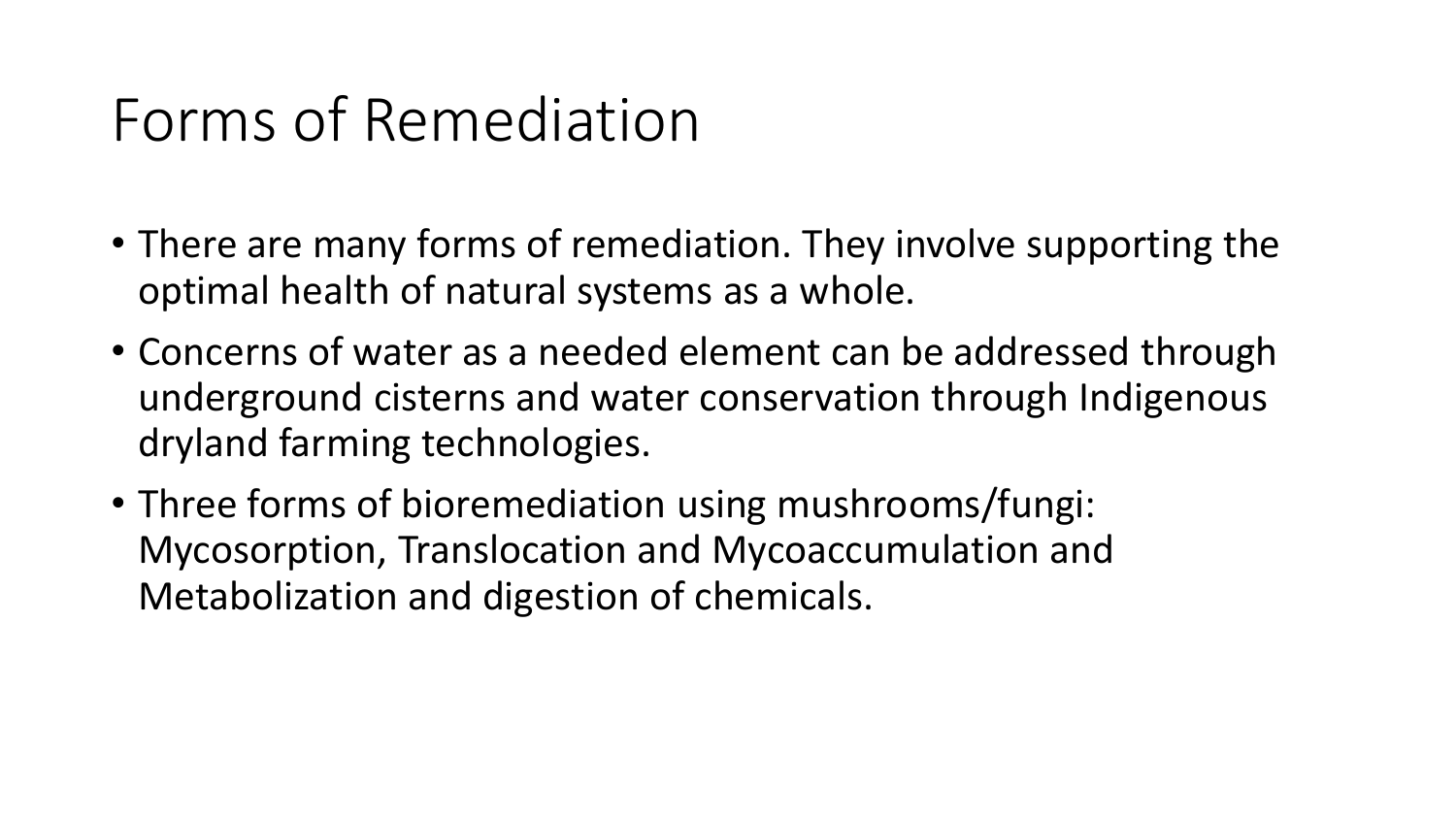# What can fungi remediate?

- •Heavy Metals: Arsenic, Cadmium, Cesium, Chromium, Lead, Nickel, Zinc, Agrochemical fertilizers, sewage sludge, and pesticides
- •Polycyclic Aromatic Hydrocarbons: Crude oil, Asphalt chemicals, Jet fuel, Petroleum
- •Modified Aromatic: PCB's, Pesticides, Synthetic dyes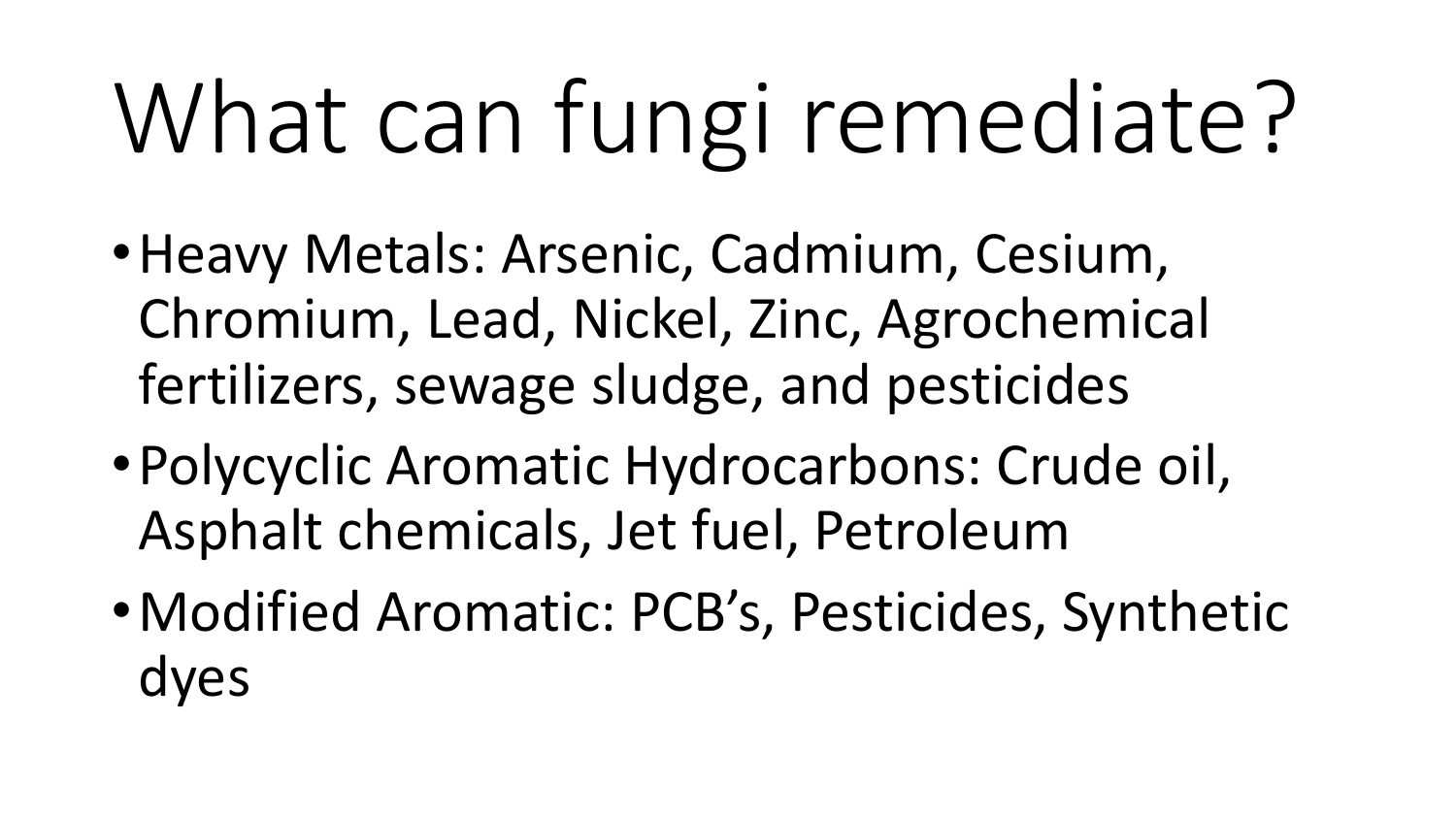

**Blessing and Protecting Our Healing Waters** 

Historically, clean up at LANL has focused on conventional methods of toxic remediation. In this IP much of the focus has been on sampling and monitoring, and slowing down toxic migration into the watershed.

We need a methodology of clean up that aligns with Indigenous systems of sustainability and caregiving. One that provides support to our entire ecology and centers the health of Indigenous and land-based Peoples. The Peoples health is equal only to the health of our environment.

This must include community engagement and collaboration with downstream impacted communities.

This must include equity and consideration of both Indigenous and Western science and technology.

CCW advocates for this form of remediation while recognizing that for us to support natures healing and restoration, the harm needs to stop. We hold that intention alongside the ongoing work of harm reduction, advocacy, and restorative justice in the present moment.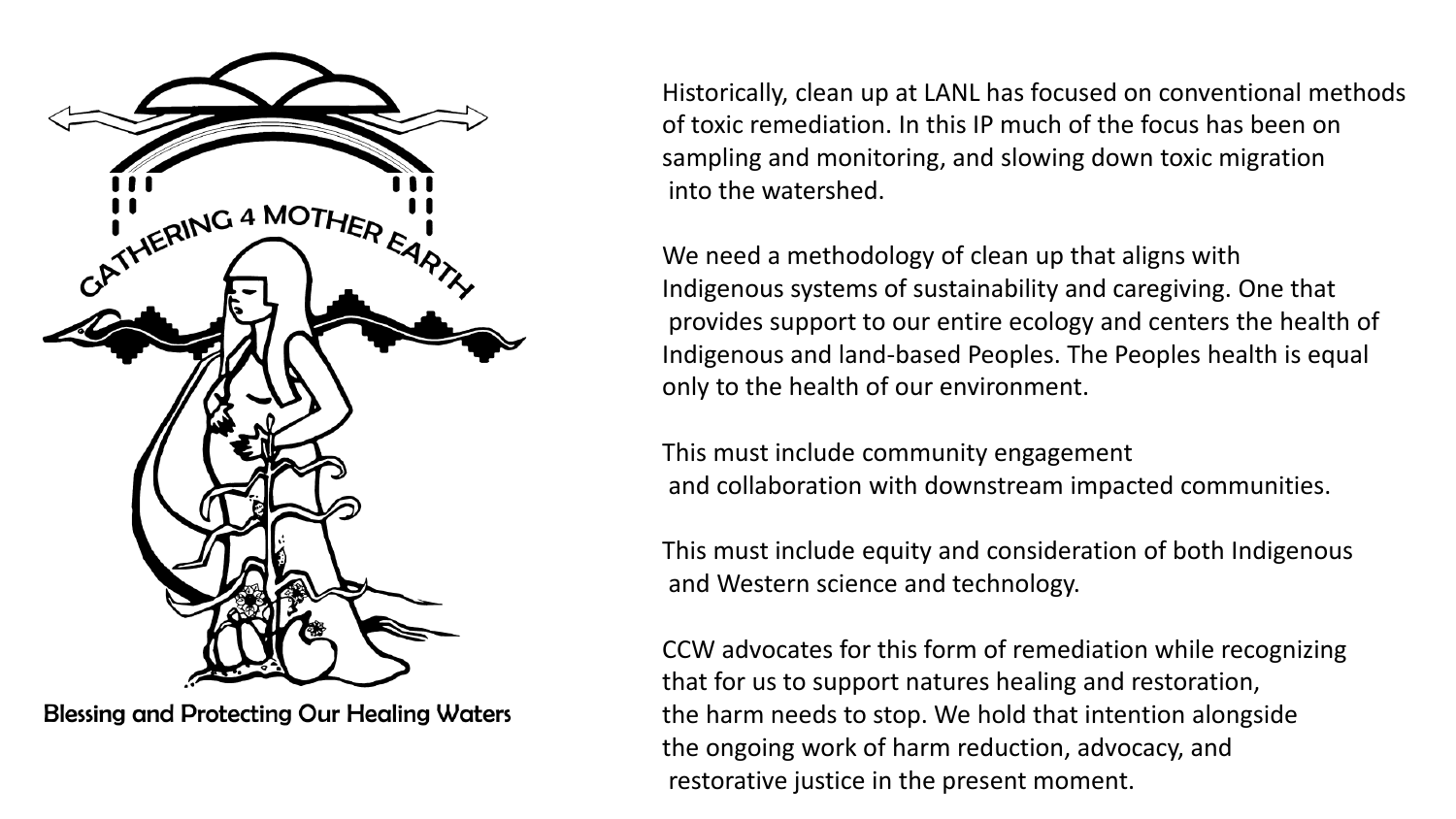## Collaborative Approach:

We can model our solutions after natural systems. Like mycelium teaches, the path towards survival and long-term sustainability is collaborative and cooperative in nature.

- CCW would like to propose that we actively pursue a collaborative pilot project on an IP site to be determined.
- Possible funding source: EPA, The State Environmental Justice Cooperative Agreement Program (SEJCA)
- Community Experts are ready to engage: CCW core group members, Kaitlin Bryson, Mycologist Peter McCoy, Erin English of Bio habitats and more…